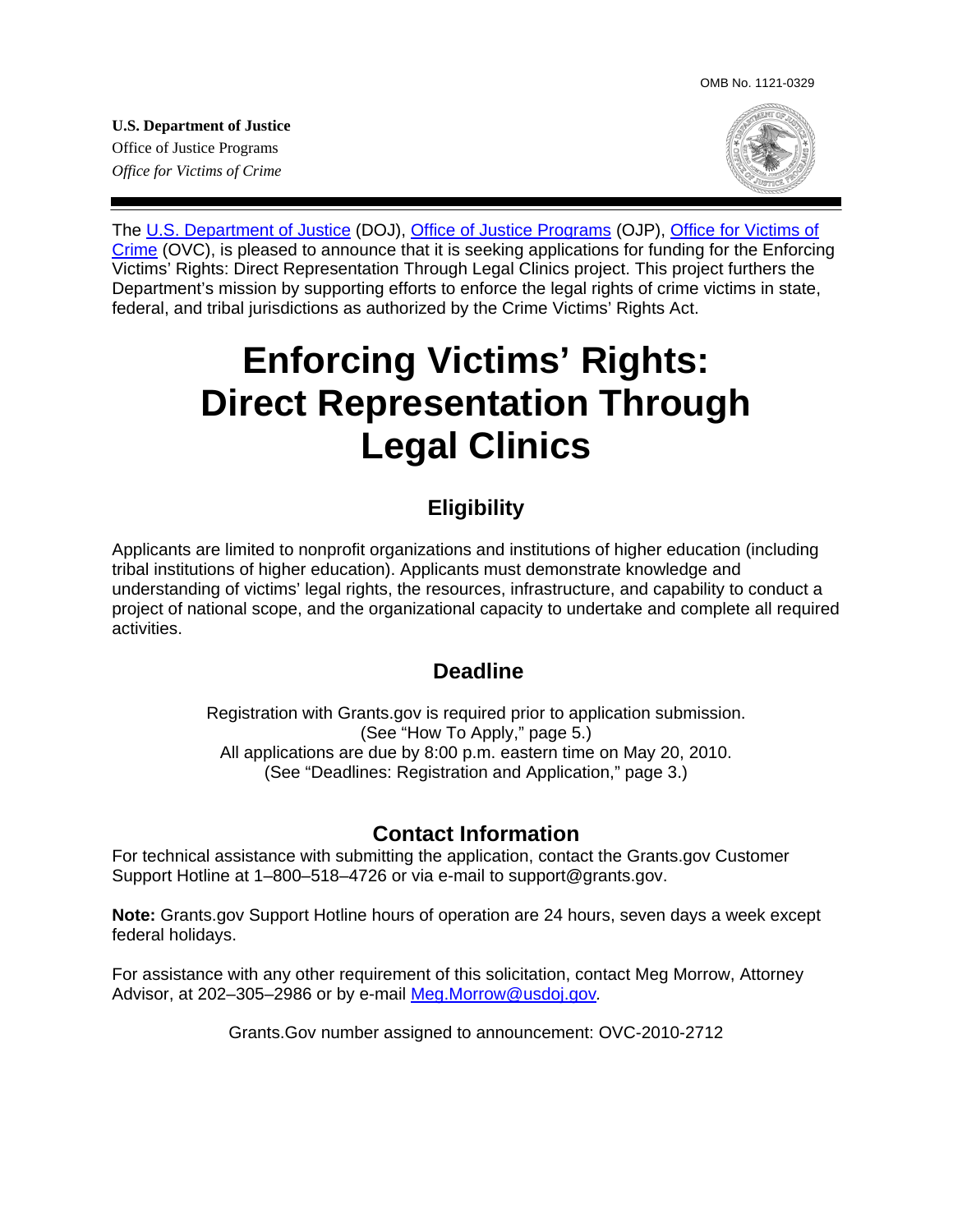#### **CONTENTS**

| Standard Form 424<br><b>Program Narrative</b><br><b>Budget and Budget Narrative</b><br>Indirect Cost Rate Agreement (if applicable)<br>Description of Applicant's Plan for Collecting Performance Measure Data<br><b>Other Attachments</b> |  |  |
|--------------------------------------------------------------------------------------------------------------------------------------------------------------------------------------------------------------------------------------------|--|--|
|                                                                                                                                                                                                                                            |  |  |
|                                                                                                                                                                                                                                            |  |  |
|                                                                                                                                                                                                                                            |  |  |
|                                                                                                                                                                                                                                            |  |  |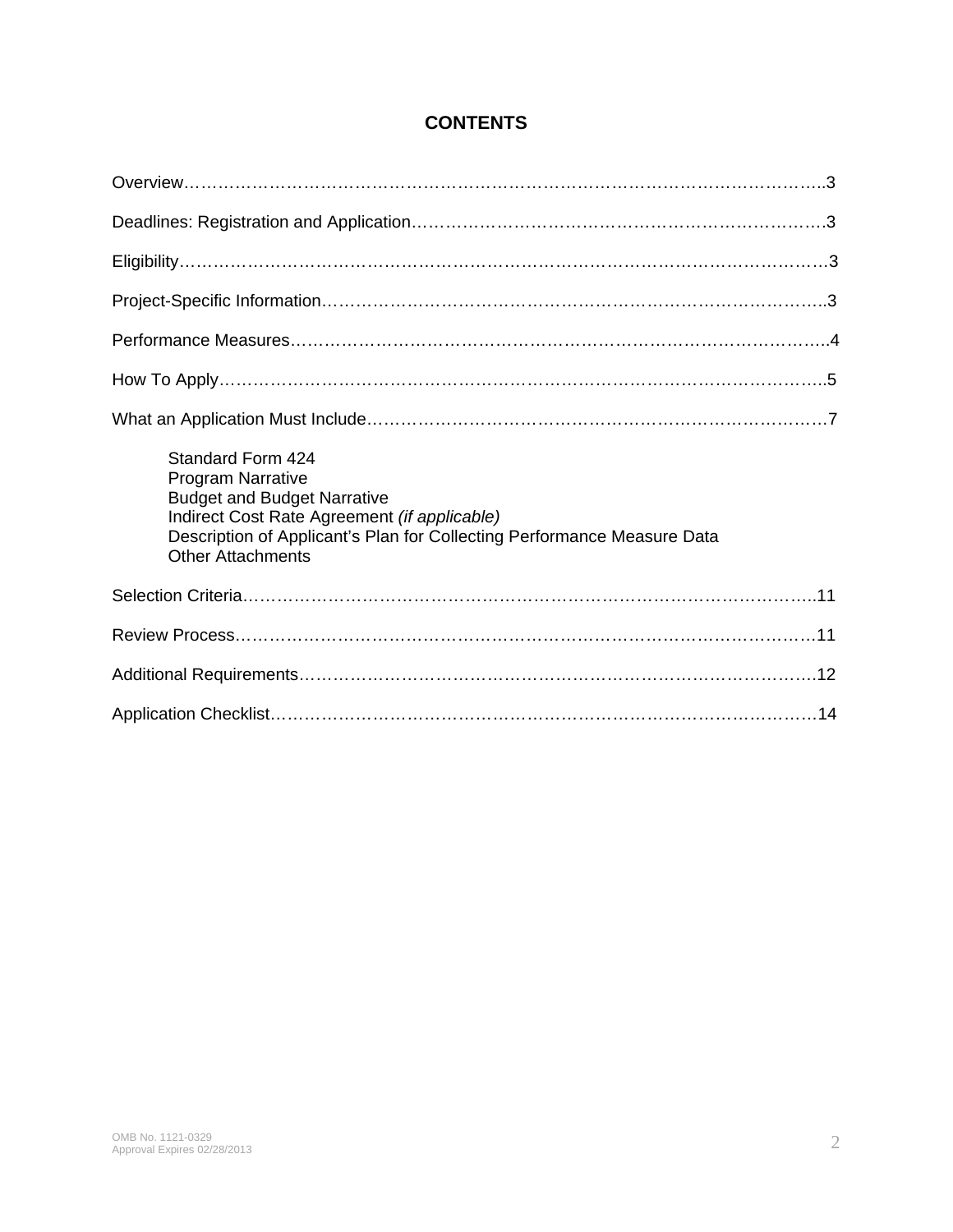## **Enforcing Victims' Rights: Direct Representation Through Legal Clinics (CFDA 16.582)**

## **Overview**

This project will support one cooperative agreement to undertake a comprehensive effort to ensure the enforcement of victims' rights at the state, federal, and tribal levels through direct, pro bono representation by legal clinics in criminal court. Funding will be used to provide legal counsel and support services for victims as authorized under the Crime Victims' Rights Act. The grantee will provide intensive financial, administrative, and programmatic technical assistance and training to the legal clinics. Funding for this project is authorized under 42 U.S.C. 10603 (c)(1)(A) and 42 U.S.C. 10603d(d)(4).

## **Deadlines: Registration and Application**

Registration is required prior to submission. OJP strongly encourages registering with Grants.gov several weeks before the deadline for application submission. The deadline for applying for funding under this announcement is 8:00 p.m. eastern time on May 20, 2010. Please see the "How To Apply" section, page 5, for more details.

## **Eligibility**

Applicants are limited to nonprofit organizations and institutions of higher education (including tribal institutions of higher education). Applicants must demonstrate knowledge and understanding of victims' legal rights, the resources, infrastructure, and capability to conduct a project of national scope, and the organizational capacity to undertake and complete all required activities.

#### **Project-Specific Information**

*All awards are subject to the availability of appropriated funds and any modifications or additional requirements that may be imposed by law.* 

**Award Amount:** \$800,000

**Award Period:** 12 months

**Background:** In the past three decades, thousands of victims' rights laws have been enacted at the state and federal levels, including the Crime Victims' Rights Act (CVRA), enacted in 2004 (18 U.S.C. §3771), which provides federal crime victims specific, substantive rights and mechanisms to enforce these rights. However, these state and federal laws are not always recognized as they should be by the criminal justice system. Over the past several years, OVC has devoted substantial resources to ensuring that the rights enumerated in these laws are afforded meaning.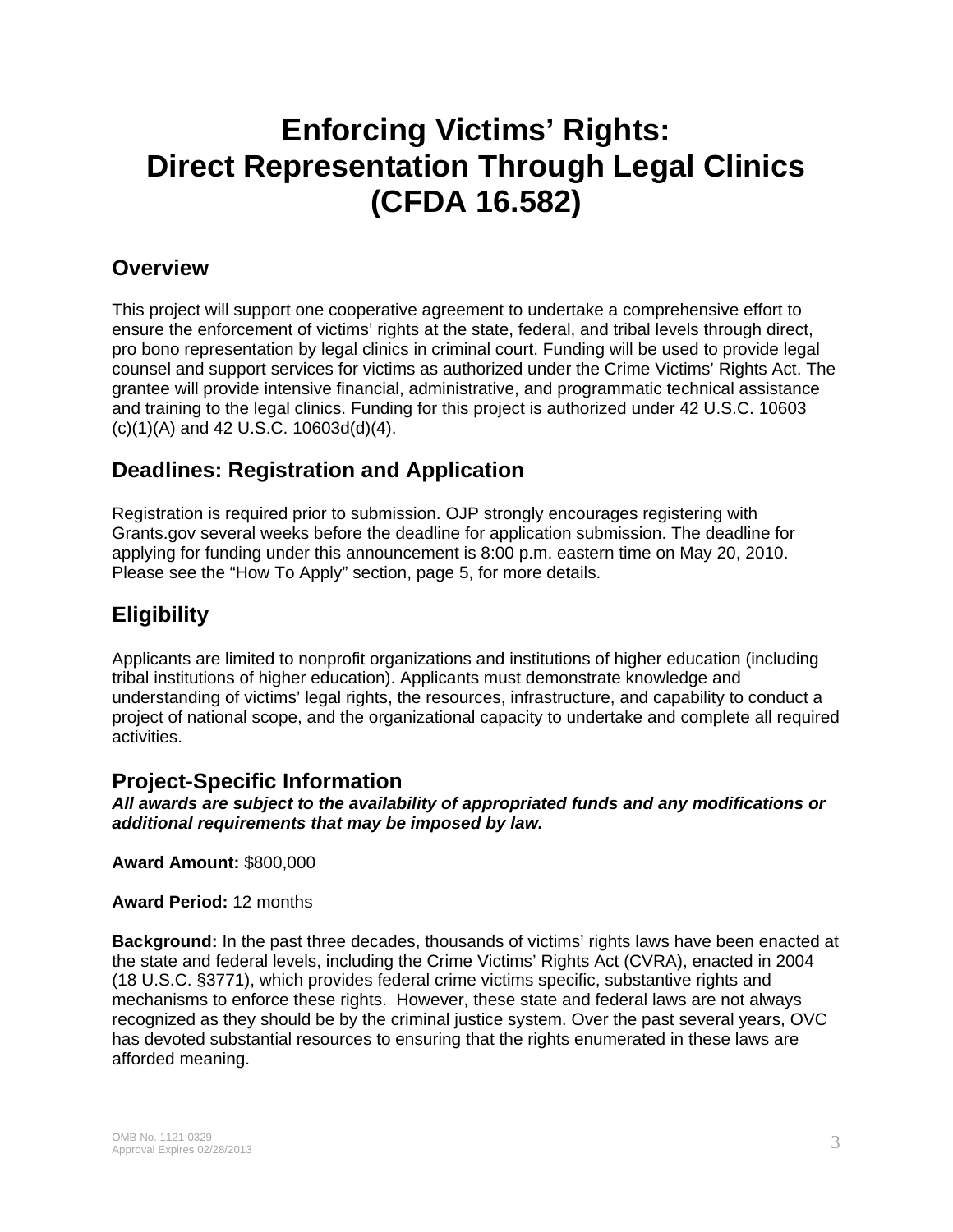In addition to providing specific rights for victims of federal crime, the CVRA authorized funding to OVC for "the support of organizations that provide legal counsel and support services for victims in criminal cases for the enforcement of crime victims' rights in federal jurisdictions, and in States and tribal governments that have laws substantially equivalent to the provisions of chapter 237 of title 18, United States Code" (the provisions of the CVRA providing substantive rights to federal crime victims).

**Goals, Objectives, and Deliverables:** The goal of this project is to advance the CVRA objective of enforcing the rights of crime victims in state, federal, and tribal jurisdictions. Funding will be awarded to support the efforts of one organization or educational institution in providing legal counsel and support services for victims who are involved in state, federal, and tribal criminal court cases. Such legal counsel and support services will be provided through multiple pro bono victim legal clinics that afford victims with direct representation in the enforcement of their statutory and constitutional rights in criminal court.

The grantee must be able to provide intensive financial and administrative oversight and support to the legal clinics. Additionally, the grantee will be expected to provide intensive legal and programmatic technical assistance and training to the clinics as they undertake their efforts to ensure that victims' rights are enforced.

#### *Budget Information*

**Limitation on Use of Award Funds for Employee Compensation; Waiver:** With respect to any award of more than \$250,000 made under this solicitation, federal funds may not be used to pay total cash compensation (salary plus bonuses) to any employee of the award recipient at a rate that exceeds 110% of the maximum annual salary payable to a member of the Federal Government's Senior Executive Service (SES) at an agency with a Certified SES Performance Appraisal System for that year. (The 2010 salary table for SES employees is available at [www.opm.gov/oca/10tables/indexSES.asp.](http://www.opm.gov/oca/10tables/indexSES.asp)) Note: A recipient may compensate an employee at a higher rate, provided the amount in excess of this compensation limitation is paid with nonfederal funds. (Any such additional compensation will not be considered matching funds where match requirements apply.)

The limitation on compensation rates allowable under an award may be waived on an individual basis at the discretion of the Assistant Attorney General (AAG) for the Office of Justice Programs. An applicant that wishes to request a waiver must include a detailed justification in the budget narrative of its application. Unless the applicant submits a waiver request and justification with the application, the applicant should anticipate that OJP will request that the applicant adjust and resubmit their budget.

The justification should include: the particular qualifications and expertise of the individual, the uniqueness of the service being provided, the individual's specific knowledge of the program or project being undertaken with award funds, and a statement explaining that the individual's salary is commensurate with the regular and customary rate for an individual with his/her qualifications and expertise, and for the work that is to be done.

#### **Performance Measures**

To assist in fulfilling the Department's responsibilities under the Government Performance and Results Act (GPRA), P.L. 103-62, applicants who receive funding under this solicitation must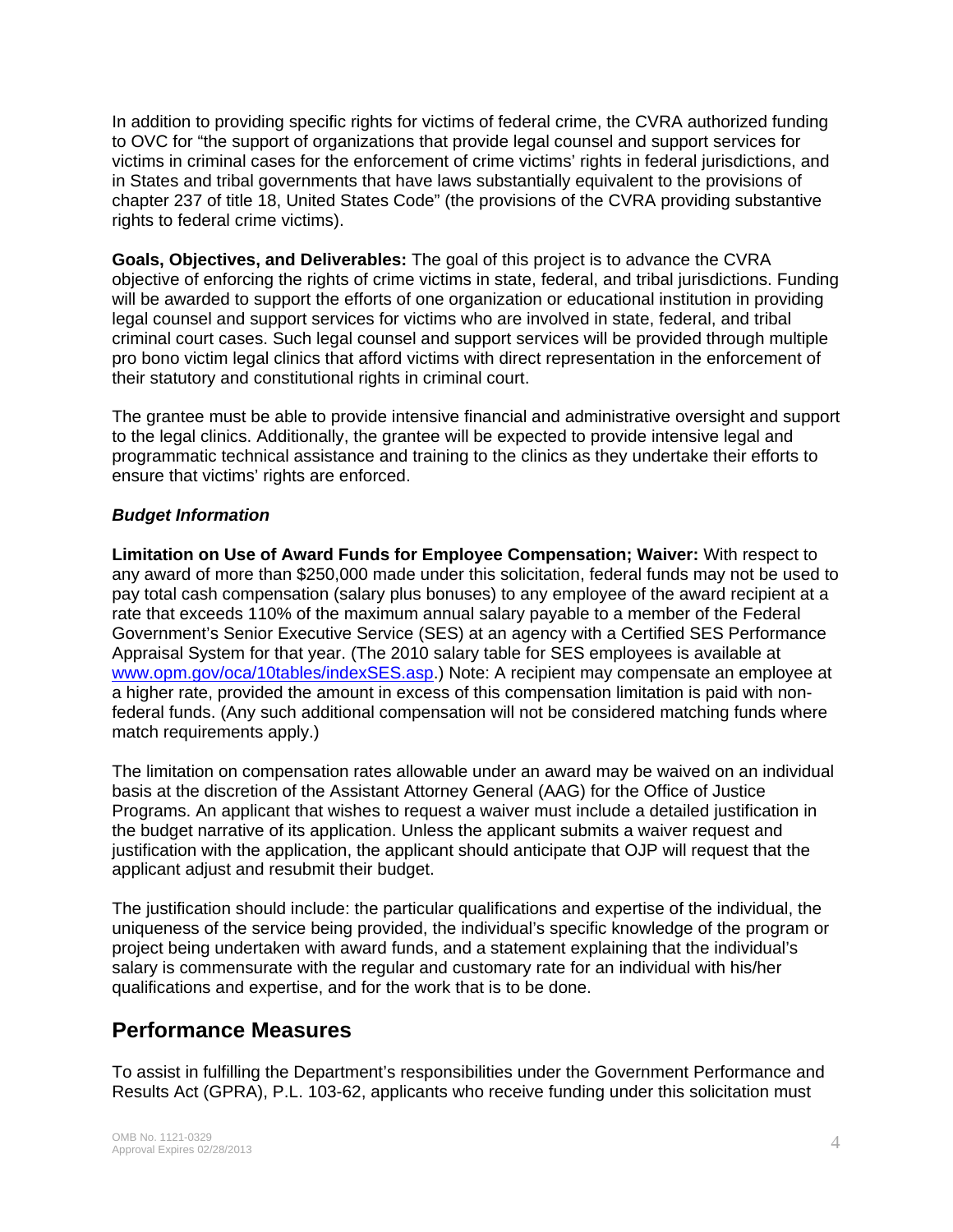provide data that measures the results of their work. **Additionally, applicants must discuss in their application their methods for collecting data for performance measures. Please refer to "What an Application Must Include" (below), for additional information on applicant responsibilities for collecting and reporting data.** Grantees are required to provide the data requested in the "Data Grantee Provides" column so that OJP can calculate values for the "Performance Measures" column. Performance measures for this solicitation are as follows:

| <b>Objective</b>                                                                                                                                                                | <b>Performance Measure(s)</b>                                                                                                                        | <b>Data Grantee Provides</b>                                                                                                                                                                             |
|---------------------------------------------------------------------------------------------------------------------------------------------------------------------------------|------------------------------------------------------------------------------------------------------------------------------------------------------|----------------------------------------------------------------------------------------------------------------------------------------------------------------------------------------------------------|
| Support the<br>enforcement of<br>crime victims' rights<br>through pro bono<br>victim legal clinics<br>that provide direct<br>representation to<br>victims in criminal<br>court. | Percent increase in the number<br>of crime victims that received<br>assistance services.                                                             | Number of crime victims that<br>requested assistance services during<br>the reporting period.                                                                                                            |
|                                                                                                                                                                                 |                                                                                                                                                      | Total number of crime victims that<br>received assistance prior to receiving<br>funding and during the current<br>reporting period.                                                                      |
|                                                                                                                                                                                 | Percent increase in the number<br>of crime victims represented<br>through pro bono services (by<br>court type, i.e., state, federal,<br>and tribal). | Total number of crime victims<br>represented through pro bono<br>services (by court type, i.e., state,<br>federal, and tribal) prior to receiving<br>funding and during the current<br>reporting period. |
|                                                                                                                                                                                 | Number of technical assistance<br>contacts with legal clinics.                                                                                       | Number of technical assistance<br>contacts with legal clinics.                                                                                                                                           |
|                                                                                                                                                                                 | Number of training sessions<br>conducted for legal clinics.                                                                                          | Number of training sessions<br>conducted for legal clinics.                                                                                                                                              |

## **How To Apply**

Applications will be submitted through [Grants.gov.](http://www.grants.gov/) Grants.gov is a "one-stop storefront" that provides a unified process for all customers of federal grants to find funding opportunities and apply for funding. Complete instructions on how to register and submit an application can be found at [www.grants.gov](http://www.grants.gov/). If you experience difficulties at any point during this process, please call the Grants.gov Customer Support Hotline at **1–800–518–4726**, 24 hours a day, seven days a week except federal holidays. Registering with Grants.gov is a one-time process; however, **processing delays may occur and it can take up to several weeks** for first-time registrants to receive confirmation and a user password. OJP highly recommends that applicants start the registration process as early as possible to prevent delays in submitting an application package by the application deadline specified.

All applicants are required to complete the following:

1. **Acquire a DUNS Number.** A Data Universal Numbering System (DUNS) number is required for [Grants.gov](http://www.grants.gov/index.jsp) registration**.** The Office of Management and Budget requires that all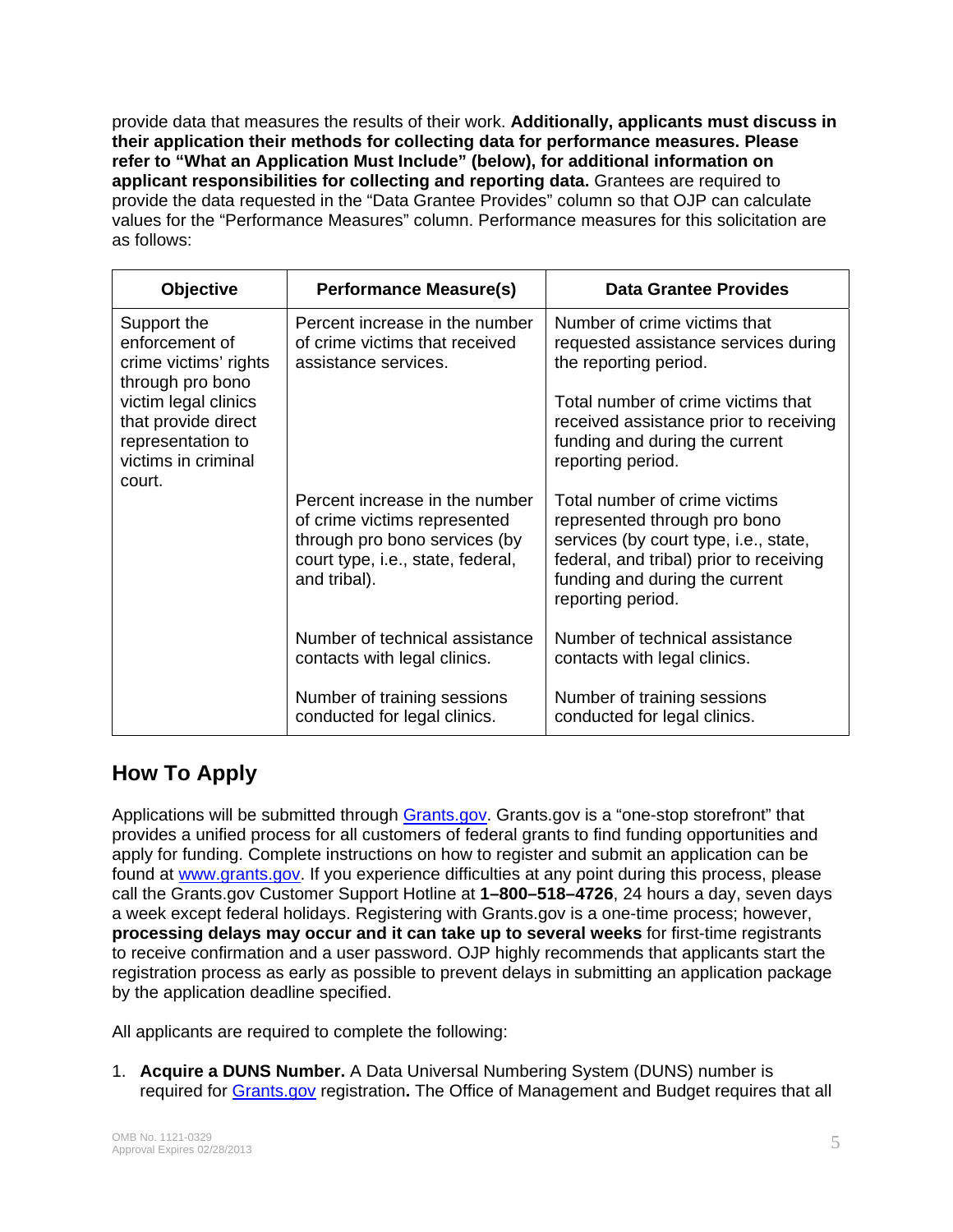businesses and nonprofit applicants for federal funds include a DUNS number in their applications for a new award or renewal of an existing award. A DUNS number is a unique nine-digit sequence recognized as the universal standard for identifying and keeping track of entities receiving federal funds. The identifier is used for tracking purposes and to validate address and point of contact information for federal assistance applicants, recipients, and subrecipients. The DUNS number will be used throughout the grant life cycle. Obtaining a DUNS number is a free, one-time activity. Obtain a DUNS number by calling 1–866–705– 5711 or by applying online at www.dandb.com. Individuals are exempt from this requirement.

- 2. **Acquire or Renew Registration with the Central Contractor Registration (CCR) Database.** OJP requires that all applicants (other than individuals) for federal financial assistance maintain current registrations in the Central Contractor Registration (CCR) database. An applicant must be registered in the CCR to successfully register in Grants.gov. The CCR database is the repository for standard information about federal financial assistance applicants, recipients, and subrecipients. Organizations that have previously submitted applications via Grants.gov are already registered with CCR, as it is a requirement for Grants.gov registration. Please note, however, that applicants must update or renew their CCR registration at least once per year to maintain an active status. Information about CCR registration procedures can be accessed at [www.ccr.gov](http://www.ccr.gov/).
- 3. **Acquire an Authorized Organization Representative (AOR) and a Grants.gov Username and Password**. Complete your AOR profile on Grants.gov and create your username and password. You will need to use your organization's DUNS Number to complete this step. For more information about the registration process, go to [www.grants.gov/applicants/get\\_registered.jsp](http://www.grants.gov/applicants/get_registered.jsp).
- 4. **Acquire Authorization for your AOR from the E-Business Point of Contact (E-Biz POC).** The E-Biz POC at your organization must login to Grants.gov to confirm you as an AOR. Please note that there can be more than one AOR for your organization.
- 5. **Search for the Funding Opportunity on Grants.gov.** Please use the following identifying information when searching for the funding opportunity on Grants.gov. The Catalog of Federal Domestic Assistance (CFDA) number for this solicitation is 16.582, titled "Crime Victim Assistance/Discretionary Grants," and the funding opportunity number is **OVC-2010- 2712**.
- 6. **Submit an Application Consistent with this Solicitation.** Within 24–48 hours after submitting your electronic application, you should receive an e-mail validation message from Grants.gov. The validation message will tell you whether the application has been received and validated or rejected, with an explanation. **Important:** You are urged to submit your application at least 72 hours prior to the due date of the application to allow time to receive the validation message and to correct any problems that may have caused a rejection notification.

**Note: Grants.gov will forward the application to OJP's Grants Management System (GMS). GMS does not accept executable file types as application attachments**. These disallowed file types include, but are not limited to, the following extensions: ".com," ".bat," ".exe," ".vbs," ".cfg," ".dat," ".db," ".dbf," ".dll," ".ini," ".log," ".ora," ".sys," and ".zip."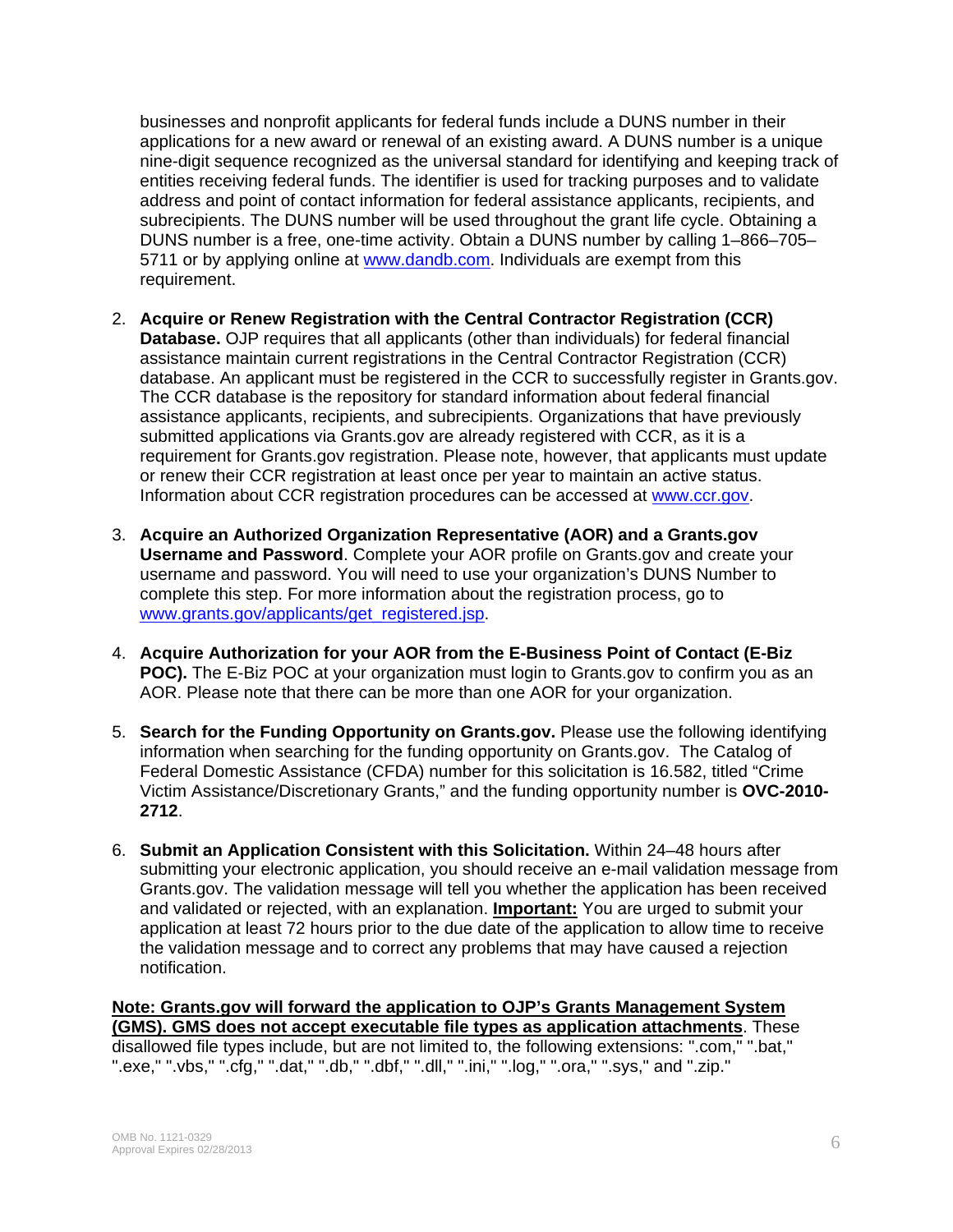**Experiencing Unforeseen Grants.gov Technical Issues:** If you experience unforeseen Grants.gov technical issues beyond your control that prevent you from submitting your application by the deadline, you must contact OVC staff within **24 hours after the deadline** and request approval to submit your application. At that time, OVC staff will require you to e-mail the complete grant application, your DUNS number, and provide a Grants.gov Help Desk tracking number(s). After the program office reviews all of the information submitted, and contacts the Grants.gov Help Desk to validate the technical issues you reported, OJP will contact you to either approve or deny your request to submit a late application. If the technical issues you reported cannot be validated, your application will be rejected as untimely.

To ensure a fair competition for limited discretionary funds, the following conditions are not valid reasons to permit late submissions: (1) failure to begin the registration process in sufficient time; (2) failure to follow Grants.gov instructions on how to register and apply as posted on its Web site; (3) failure to follow all of the instructions in the OJP solicitation; and (4) technical issues experienced with the applicant's computer or information technology (IT) environment.

Notifications regarding known technical problems with Grants.gov are posted on the OJP funding Web page, [www.ojp.usdoj.gov/funding/solicitations.htm.](http://www.ojp.gov/funding/solicitations.htm)

## **What an Application Must Include**

This section describes what an application is expected to include and sets out a number of elements. Applicants should anticipate that failure to submit an application that contains all of the specified elements may negatively affect the review of the application and, should a decision nevertheless be made to make an award, may result in the inclusion of special conditions that preclude access to or use of award funds pending satisfaction of the conditions.

Moreover, applicants should anticipate that applications that are not responsive to the scope of the solicitation, or do not include a program narrative, budget, and budget narrative will not proceed to peer review and will not receive further consideration.

OJP strongly recommends use of appropriately descriptive file names (e.g., "Program Narrative," "Budget and Budget Narrative," "Timelines," "Memoranda of Understanding," "Resumes") for all attachments. OJP recommends that, if applicable, resumes be included in a single file.

Please see [www.grants.gov/assets/SF424Instructions.pdf](http://www.grants.gov/assets/SF424Instructions.pdf) for instructions on how to complete your SF424. When selecting "type of applicant," if the applicant is a for-profit entity, please select "For-Profit Organization" or "Small Business" (as applicable) in the Type of Applicant 1 data field. For-profit applicants also may select additional applicable categories (e.g., "Private Institution of Higher Education").

#### **Program Narrative**

The program narrative should not exceed 25 double-spaced pages, in 12-point font, with 1-inch margins, and must include six separate sections: Project Abstract, Problem Statement, Project Goals and Objectives, Project Design/Implementation Plan, Organizational Capability and Project Management, and Plans for Measuring Progress and Outcomes. Each section is described below.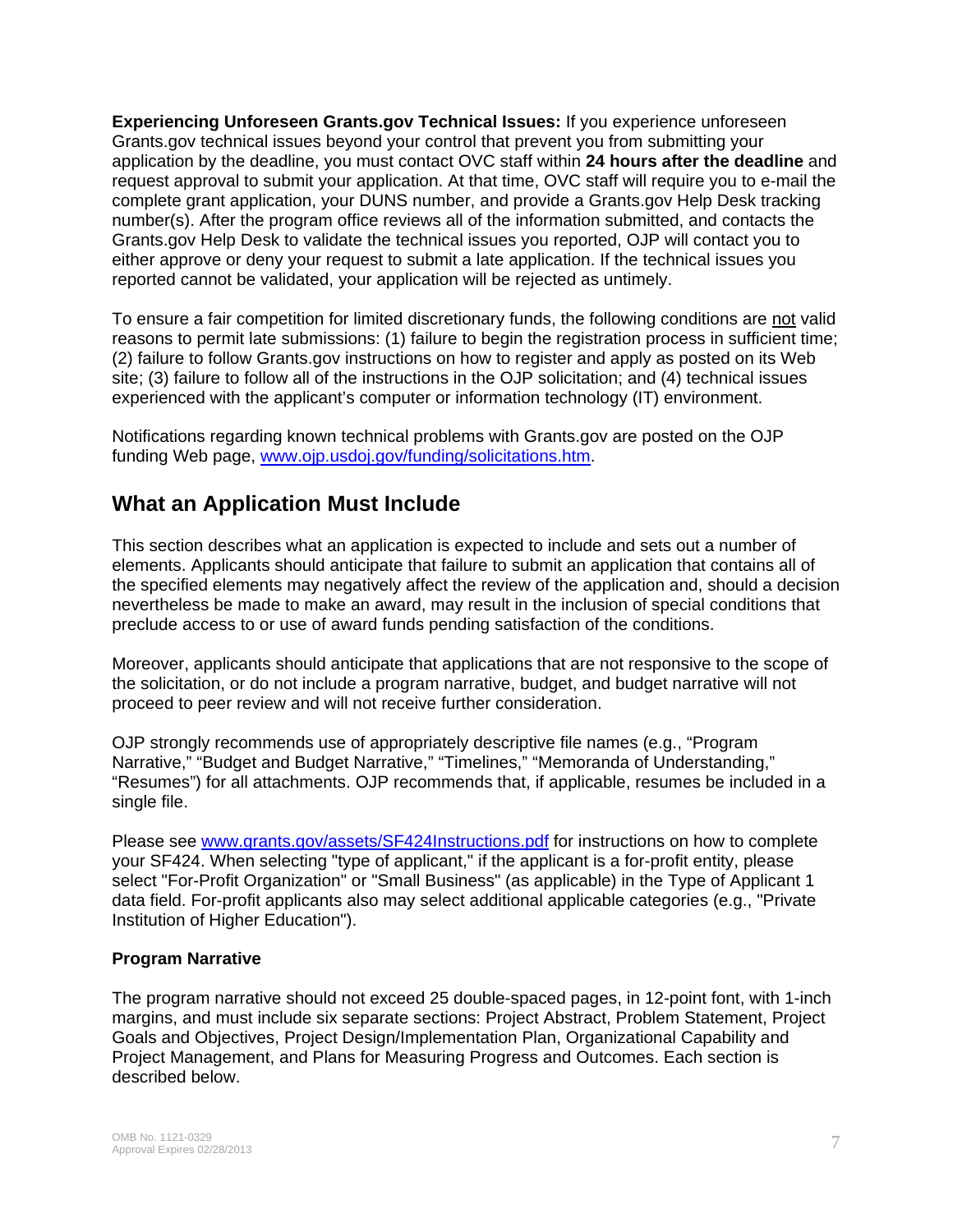Applicants should anticipate that if the program narrative fails to comply with these lengthrelated restrictions, such that it provides a significant competitive advantage, the failure to comply may be considered in peer review and in final award decisions.

- **Project Abstract:** The application should include a one-page summary that describes the project's purpose, goals, and objectives, as well as the activities that will be implemented to achieve these goals and objectives, methods, and outcomes.
- **Problem Statement:** The problem statement must describe the need for the project and provide a clear statement of how funding will support the project's value to the victims' field by meeting a stated goal. The problem statement should convincingly document that the project is needed to address national resource gaps in the field or to address emerging national issues for which there are few or no resources to assist providers. Evidence for the need must be provided, merely stating that the problem or gap exists will not suffice.
- **Project Goals and Objectives:** The applicant must specify the goals and objectives of the project. The objectives must be measurable and relate directly to the issues described in the problem statement. The goals should state the overall purpose of what is to be accomplished. The objectives should describe the steps necessary to reach the goals or how the goals will be accomplished. The application should clearly describe how funding will support the overall success of the project.
- **Project Design/Implementation Plan:** The project design and implementation plan must describe the project strategy and discuss how the strategy will address the identified problems and support the goals and objectives. It must include sufficient detail so that OVC staff and external reviewers can understand what will be accomplished, how it will be accomplished, and who will accomplish it. The applicant's strategy or design must include a description of project phases, tasks, activities, staff responsibilities, and clear descriptions of interim deliverables and final products. It must include a time-task plan that clearly identifies objectives, major activities, and products. All proposed tasks must be presented in a way that allows a reviewer to see the logical progression of tasks and relate the tasks directly to the accomplishment of the project goal(s) and objectives.

The time-task plan presented in chart form will not be included as part of the 25-page narrative limitation.

The applicant must describe the strategy, tasks, and time-task plan for the effort. Applicants must develop a time-task plan that clearly identifies major activities and products. This plan must include the designation of organizational responsibility, a schedule for the completion of the activities, and the submission of finished products. In preparing the time-task plan, applicants should make certain that all project activities will occur within the proposed project period. The plan also must provide for the submission of financial and progress reports. All recipients are required to submit semiannual progress reports and quarterly financial reports.

• **Organizational Capability and Project Management:** Applications must include a clear description of the applicant's management structure. Applicants must demonstrate how their resources, capabilities, and experience will enable them to achieve the goals and objectives. The applicant must document both its financial and administrative capability to undertake, manage, and complete a national-scope, federally funded project in adherence with the OJP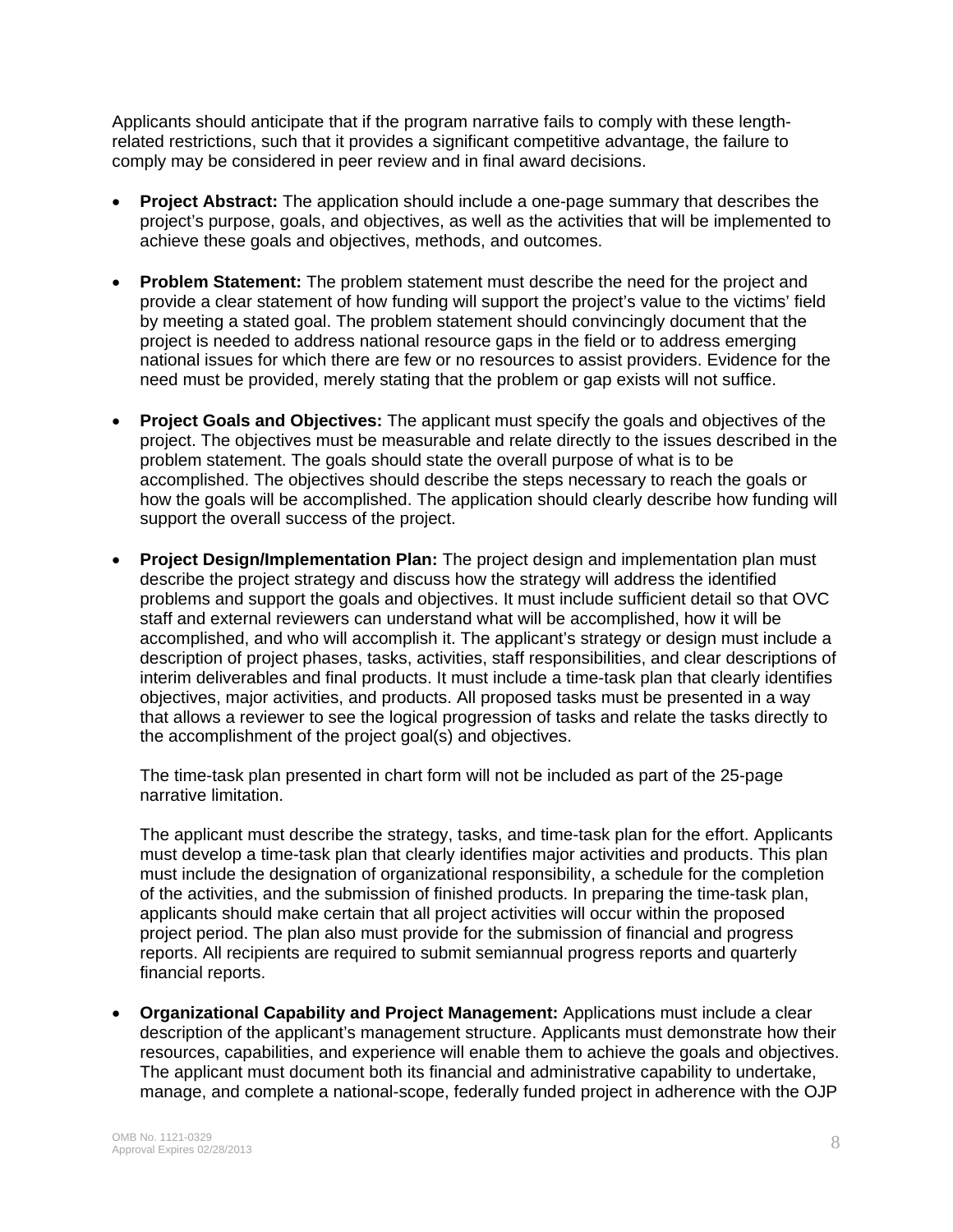Financial Guide. Applicants must include a description of the proposed professional staff members' unique qualifications that will enable them to fulfill their grant responsibilities. Applicants must describe how the program will be managed and include an organizational chart or information describing the roles and responsibilities of key organizational and functional components and personnel. If additional staff will be hired to complete the project, the applicant should identify the selection criteria. Applicants should also provide detailed information about staff committed to work on the project contingent upon receipt of funding.

• **Plans for Measuring Progress and Outcomes:** Evaluation is critical to ensure that each OVC project is operating as designed and achieving its goals and objectives. Accordingly, each application must provide a plan to assess the project's effectiveness and to evaluate accomplishment of project goals and objectives. Applicants should describe how they will assess performance in attaining the identified outcomes. Goals and objectives must be clearly stated, links established between program activities and objectives, and performance measures identified. Performance measures will address a mix of immediate and intermediate outcomes and, as appropriate and feasible, information on long-term impact. The evaluation plan should identify all resources that will be devoted to conducting the assessment, including identification of staff members and staff time, use of outside consultants to assist with the assessment, and any other support costs associated with conducting an evaluation. Assessment information will be submitted as part of the semiannual progress report, as well as part of the final report due within 90 days of project completion.

#### **Budget Narrative Attachment Form**

The applicant is required to complete the budget narrative and budget detail worksheet (see description below). The budget narrative justifies or explains each budget item and relates it to project activities. The budget narrative provides a justification for all proposed costs and should closely follow the content of the budget detail worksheet. For example, the narrative should explain how fringe benefits were calculated, how travel costs were estimated, why particular items of equipment or supplies must be purchased, and how overhead or indirect costs were calculated. The budget narrative should justify the specific items listed in the budget detail worksheet in all cost categories and demonstrate that all costs are reasonable. The applicant must demonstrate that there is sufficient staff and time to accomplish the proposed tasks in a cost-effective manner. Applicants must show cost-effective and efficient use of grant resources, demonstrating that all grant-related expenses are necessary for project completion. Please see the OJP Financial Guide for questions pertaining to budget including allowable and unallowable costs at [www.ojp.usdoj.gov/financialguide/](http://www.ojp.usdoj.gov/financialguide/).

#### **Budget Detail Worksheet**

A sample budget worksheet can be found at [www.ojp.gov/funding/forms/budget\\_detail.pdf](http://www.ojp.gov/funding/forms/budget_detail.pdf). If you submit a different format, you must include the budget categories as listed in the sample budget worksheet. The completion of this form is required in support of the budget narrative form described above. The budget detail worksheet must list the cost of each budget item and show how the costs were calculated. All identified costs should accurately reflect the tasks, staff time, supplies, and travel necessary to accomplish the grant-related work, if applicable. For example, costs for personnel should show the annual salary rate and the percentage of time devoted to the project for each employee to be paid through grant funds. The budget detail worksheet should present a complete and detailed itemization of all proposed costs. All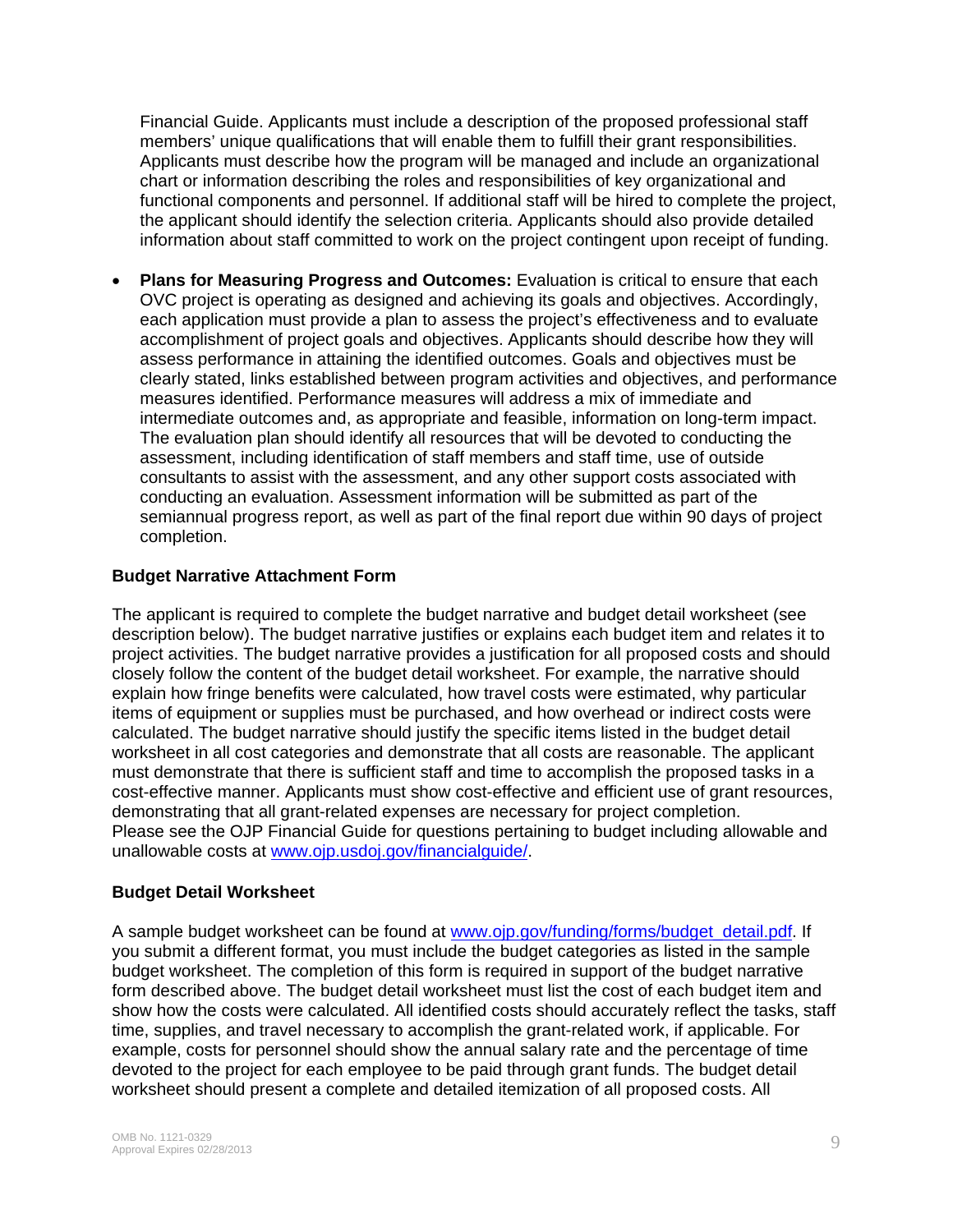identified costs should accurately reflect the tasks, staff time, supplies, and travel necessary to accomplish the grant-related work, if applicable. (Completion of this form is required).

*Note: Total costs specified in the Budget Detail Worksheet must match the total amount on line 15.g of the SF 424.* 

When completing both the budget narrative attachment form and the budget detail worksheet, applicants must also consider the following:

- **Training:** Applicants should plan to attend an annual OVC discretionary grantee meeting in Washington, D.C., and with the exception of local grantees, should include line items detailing all estimated travel expenses associated with attending this meeting. Applicants that receive annual funding of more than \$100,000 should also budget costs to attend one Financial Management Training Seminar sponsored by OJP's Office of Chief Financial Officer (OCFO), unless the grantee has previously attended this seminar. Specific information (such as dates and locations of upcoming OCFO events) can be found at [www.tech-res-intl.com/doj-octraining/](http://www.tech-res-intl.com/doj-octraining/).
- **Program Match:** An in-kind match is not required for this grant.
- **Consultant Rates:** Consultant rates may not exceed the maximum of \$450/day or, if paid by the hour, \$56.25/hour for a maximum 8-hour workday per award.
- **Contracts over \$100,000:** All contracts over \$100,000 must be competed or a compelling sole source justification must be provided with the application.
- **Travel:** Travel costs associated with project staff who are not directly employed by the grantee organization must be listed under the Consultant Budget category on the budget information sheet.
- **Any proposed program income (for example, registration fees for a training event or conference) must be identified.** Program income should not be included on the budget detail worksheet, but reflected in a document accompanying the budget that clearly shows the income and how it will be expended in the context of the project.
- **OJP** *Financial Guide***:** All grantees are required to comply with the regulations and requirements outlined in the OJP *Financial Guide*. The *Financial Guide* includes information on allowable costs, methods of payment, audit requirements, accounting systems, and financial records. Copies are available from the Department of Justice Resource Center (1– 800-421-6770) and also through the OJP Web site at [www.ojp.usdoj.gov/FinGuide/](http://www.ojp.usdoj.gov/FinGuide/). This document will govern the administration of funds by all successful applicants and their contractors.
- **Budget amount:** A budget must not exceed \$800,000.
- **Indirect Cost Rate Agreement**: Indirect costs are allowed provided the applicant has a federal approved indirect cost rate agreement.
- **Plan for collecting the data required for performance measures. (See "Performance Measures" above.)**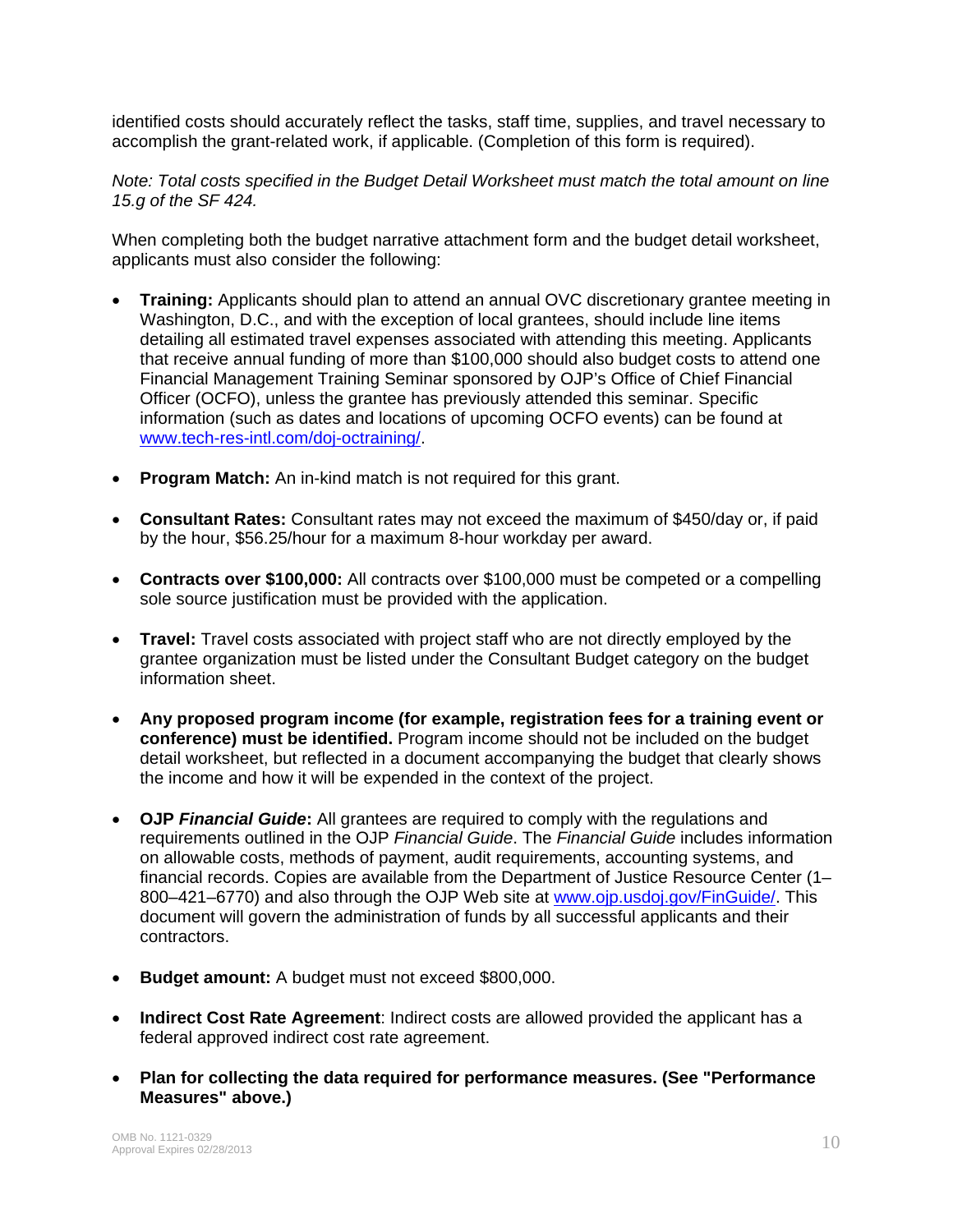#### • **Other Program Attachments**

Remaining attachments include the following materials:

- **Résumés of key personnel** must be provided. For positions that are vacant, provide job descriptions outlining roles and responsibilities and provide the selection criteria for the proposed new positions (required).
- **Letters of support and/or memoranda of understanding (MOU)** should be provided from agencies and organizations whose support and collaboration is integral to the successful implementation of the project (if applicable).

## **Selection Criteria**

Applications will be reviewed by a peer review panel *based on the required elements described in detail on pages 7–11* (Program Narrative, Budget and Budget Narrative, and all other required attachments). The following weights will be applied to each section of the proposal:

- *Project Abstract (5%)*
- *Statement of the Problem (10%)*
- *Project Goals and Objectives (10%)*
- *Project Design and Implementation (25%)*
- *Organizational Capability and Project Management (20%)*
- *Budget (15%)*
- *Plans for Measuring Progress and Outcomes (15%)*

#### **Review Process**

OJP is committed to ensuring a fair and open process for awarding grants. The Office for Victims of Crime reviews the application to make sure that the information presented is reasonable, understandable, measurable, and achievable, as well as consistent with the solicitation.

Peer reviewers will be reviewing the applications submitted under this solicitation that meet basic minimum requirements. The Office for Victims of Crime may use either internal peer reviewers, external peer reviewers, or a combination to review the applications under this solicitation. An external peer reviewer is an expert in the field of the subject matter of a given solicitation who is NOT a current U.S. Department of Justice employee. An internal reviewer is a current U.S. Department of Justice employee who is well-versed or has expertise in the subject matter of this solicitation. Eligible applications will be evaluated, scored, and rated by a peer review panel. Peer reviewers' ratings and any resulting recommendations are advisory only. In addition to peer review ratings, considerations for award recommendations and decisions may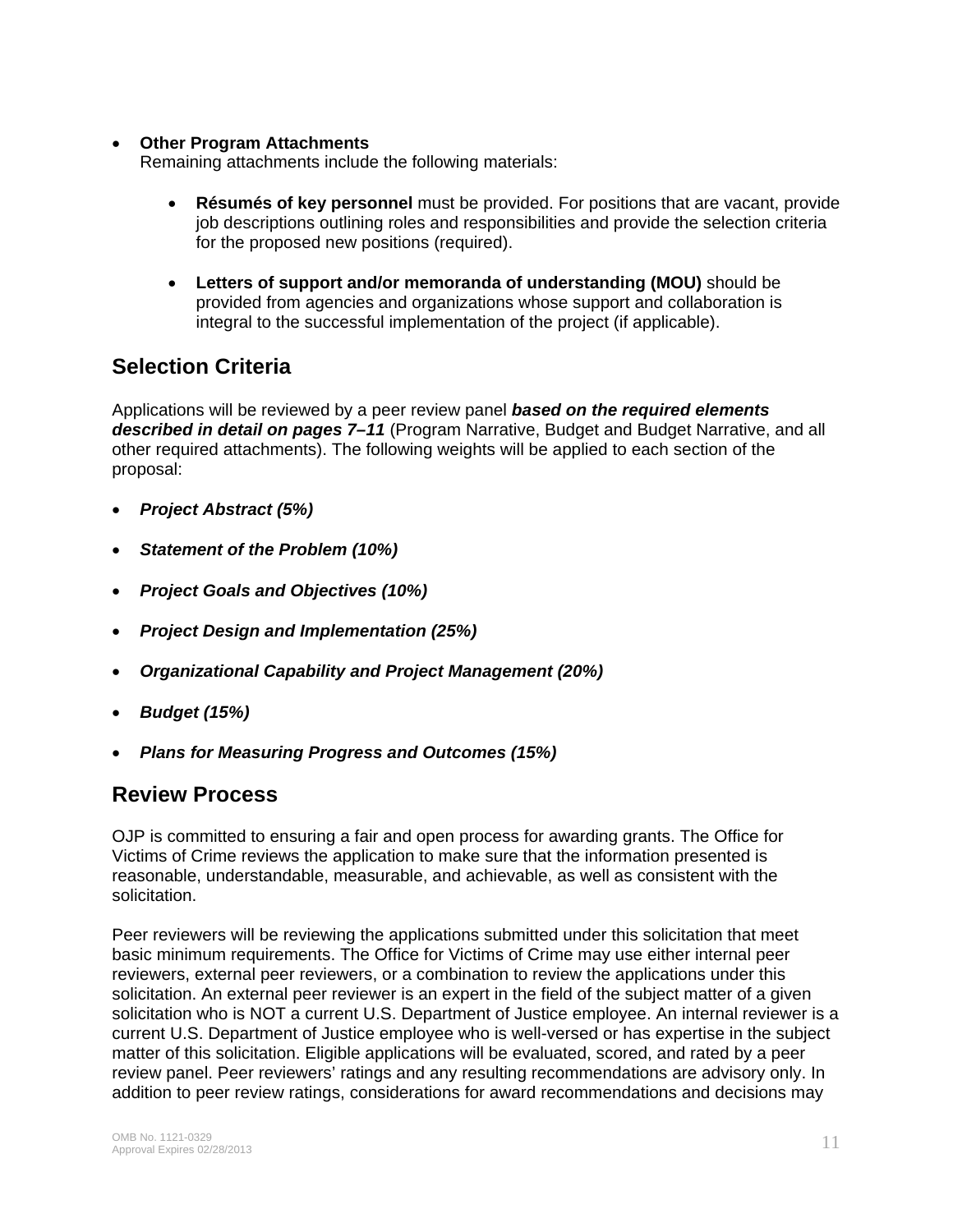include, but are not limited to, underserved populations, strategic priorities, past performance, and available funding.

The Office of the Chief Financial Officer (OCFO), in consultation with the Office for Victims of Crime, conducts a financial review of applications for potential discretionary awards and cooperative agreements to evaluate the fiscal integrity and financial capability of applicants; examines proposed costs to determine if the budget and budget narrative accurately explain project costs; and determines whether costs are reasonable, necessary, and allowable under applicable federal cost principles and agency regulations.

Absent explicit statutory authorization or written delegation of authority to the contrary, all final grant award decisions will be made by the Assistant Attorney General (AAG), who may also give consideration to factors including, but not limited to, underserved populations, geographic diversity, strategic priorities, past performance, and available funding when making awards.

## **Additional Requirements**

Applicants selected for awards must agree to comply with additional legal requirements upon acceptance of an award. We strongly encourage you to review the information pertaining to these additional requirements prior to submitting your application. Additional information for each can be found at [www.ojp.usdoj.gov/funding/other\\_requirements.htm.](http://www.ojp.usdoj.gov/funding/other_requirements.htm)

- [Civil Rights Compliance](http://www.ojp.usdoj.gov/about/ocr/statutes.htm)
- Faith-Based and Other Community Organizations
- Confidentiality and Human Subjects Protection (if applicable)
- Anti-Lobbying Act
- Financial and Government Audit Requirements
- National Environmental Policy Act (NEPA) (if applicable)
- DOJ Information Technology Standards (if applicable)
- Single Point of Contact Review
- Nonsupplanting of State or Local Funds
- Criminal Penalty for False Statements
- Compliance with [OJP Financial Guide](http://www.ojp.usdoj.gov/financialguide/index.htm)
- Suspension or Termination of Funding
- Nonprofit Organizations
- For-Profit Organizations
- Government Performance and Results Act (GPRA)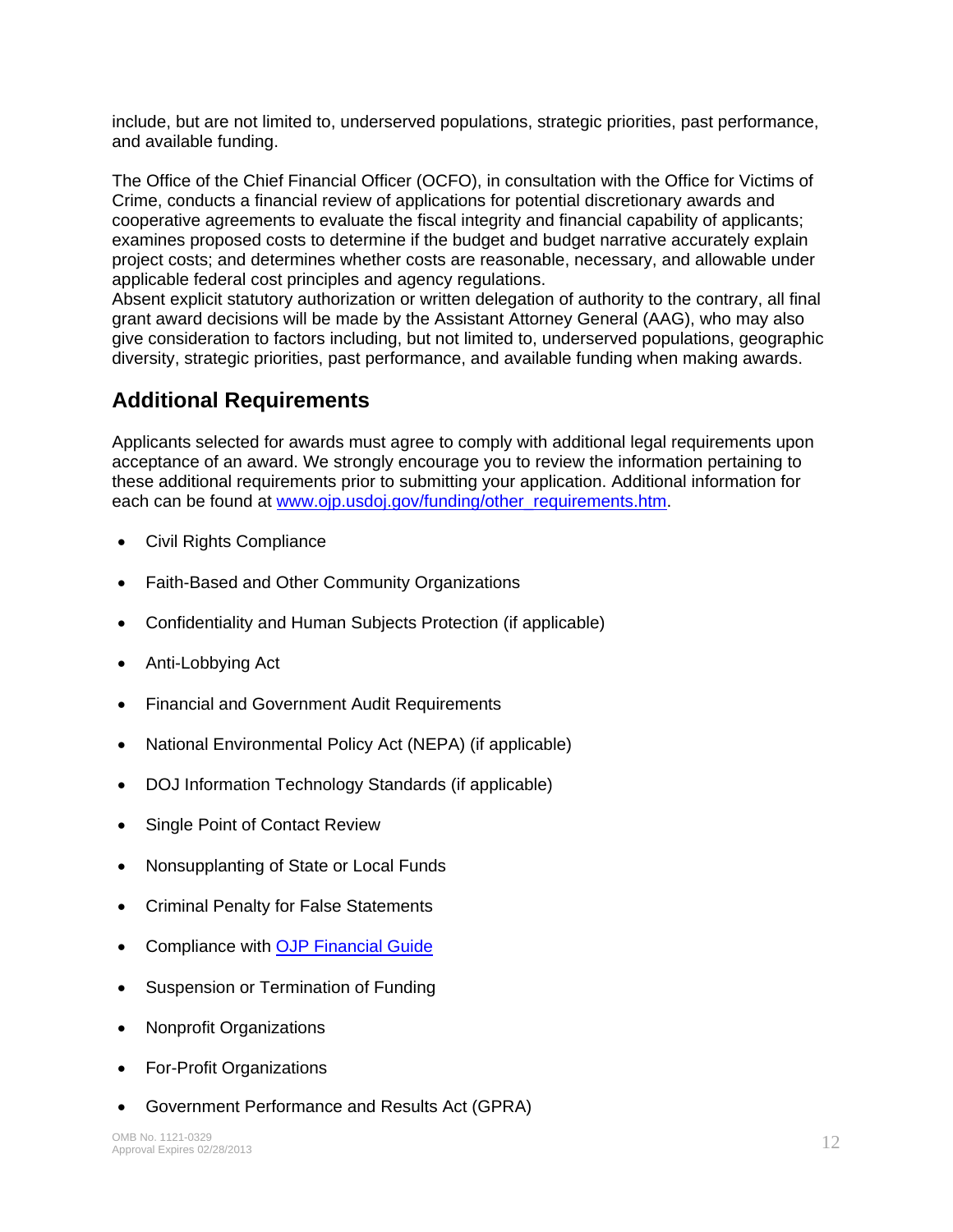- Rights in Intellectual Property
- Federal Funding Accountability and Transparency Act (FFATA) of 2006
- Awards in excess of \$5,000,000—federal taxes certification requirement